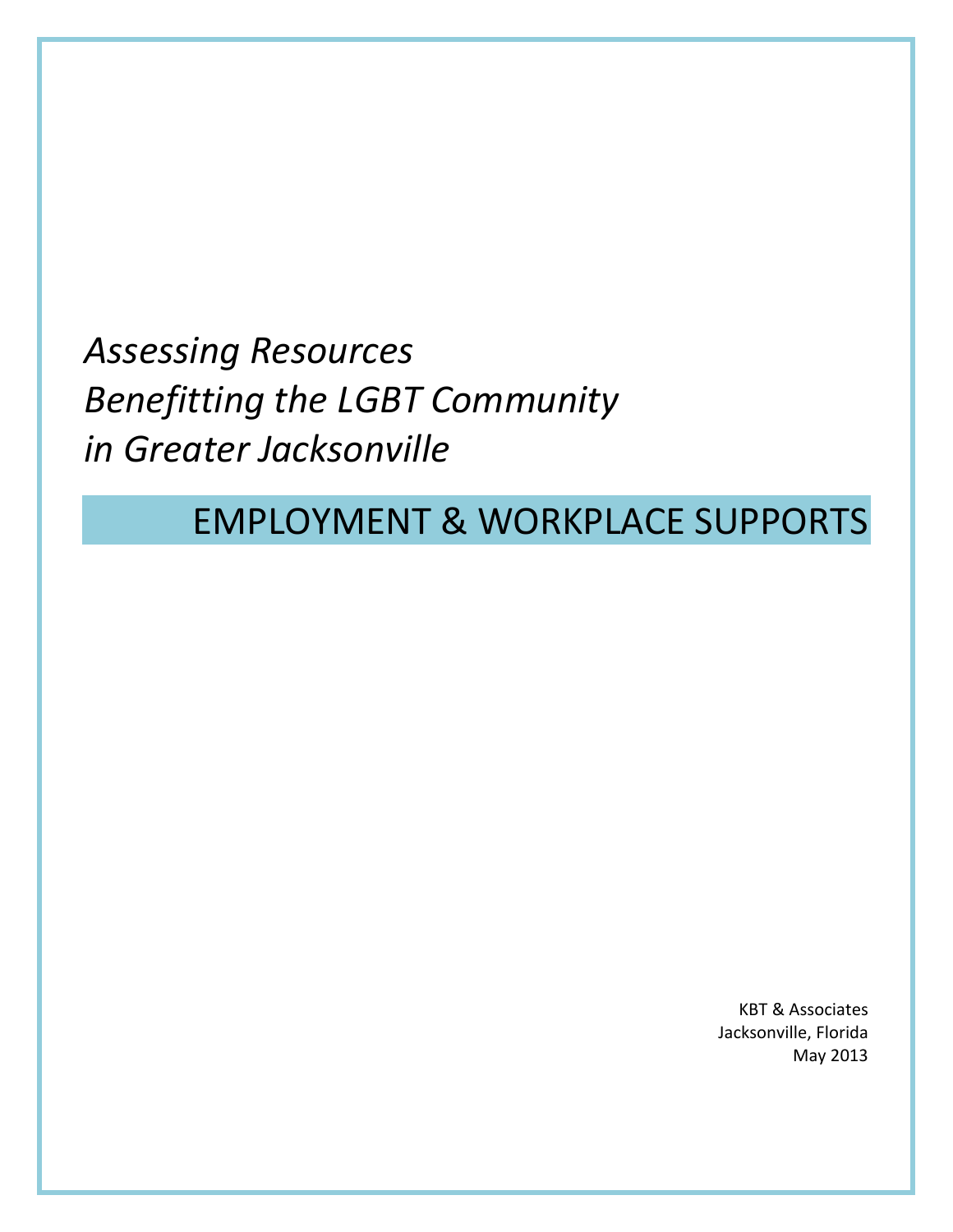# Introduction

When it comes to work and the workplace, most Americans think that all groups -- including lesbian, gay, bisexual and transgender individuals -- enjoy legal protection against discrimination. A 2011 poll by the Human Rights Campaign and Greenberg Quinlan Rosner Research found 87% of likely voters believe it is illegal under federal law to fire someone for being gay.<sup>[1](#page-1-0)</sup>

But that is not the case.

<span id="page-1-2"></span><span id="page-1-1"></span><span id="page-1-0"></span> $\overline{a}$ 

Today there are approximately 8 million adults in the U.S. who identify as lesbian, gay, bisexual or transgender.<sup>[2](#page-1-1)</sup> Yet no federal law prevents employment discrimination against LGBT individuals. In 29 states, there is no state law prohibiting discrimination based on sexual orientation. And in 34 states, there is no state law preventing discrimination based on gender identity.

Consequently, LGBT workers, and LGBT individuals who are seeking work, are vulnerable to, and very often victims of, workplace discrimination that can cost them income, opportunity for advancement and even employment itself.

A recent nationwide survey showed that among all LGBT employees, more than one out of four had experienced some form of discrimination at work. Among LGBT employees who are "out at work," the ratio rises to more than one in three. Among transgender individuals, three out of four report experiencing discrimination at work.<sup>[3](#page-1-2)</sup>

How do states and communities work to reduce and eliminate workplace discrimination against LGBT employees and prospective employees? What type of resources and supports are available to LGBT workers? And what are employers doing to improve workplace conditions for LGBT employees?

In this report, we examine the landscape for LGBT workers and prospective workers nationally and in greater Jacksonville: What are the existing legal protections? What are the ways in which the greater Jacksonville business community is supporting LGBT employees? And what are the opportunities for philanthropy to be a supporter or agent of change in this space?

 $1$  Even in states without anti-discrimination laws, 75% think it is illegal under state law to fire someone for being gay or lesbian.

 $^2$  Gates, Gary; How Many People Are Lesbian, Gay, Bisexual and Transgender?, The Williams Institute; 2011.

<sup>3</sup> Sears, Brad, and Mallory, Christy; *Documented Evidence of Employment Discrimination & Its Effects on LGBT People;* Williams Institute; July 2011.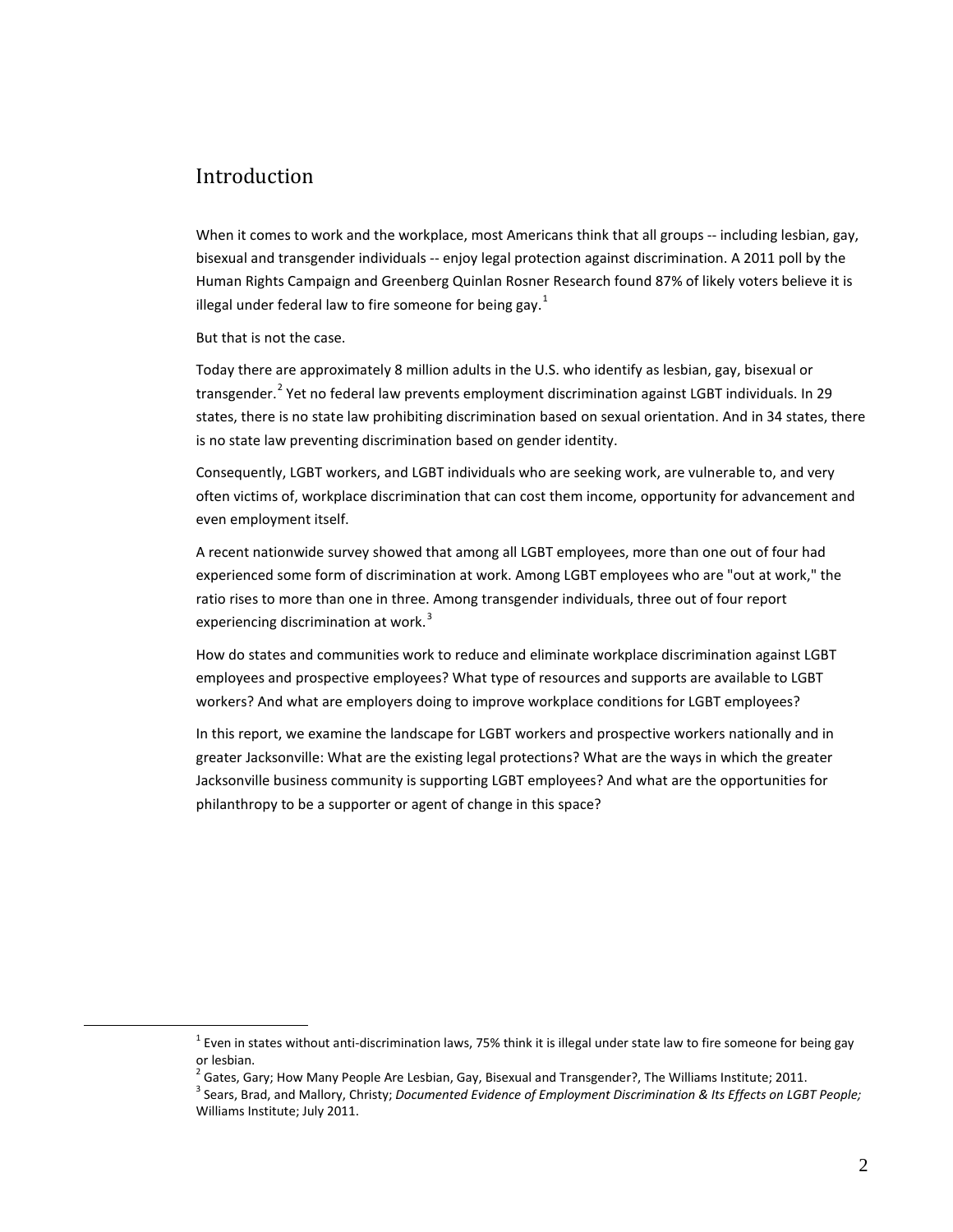## The Legal Foundation

The foundation for modern-day anti-discrimination law is found in Title VII of the Civil Rights Act of 1964, which states:

*It shall be an unlawful employment practice for an employer -*

*(1) to fail or refuse to hire or to discharge any individual, or otherwise to discriminate against any individual with respect to his compensation, terms, conditions, or privileges of employment, because of such individual's race, color, religion, sex, or national origin; or*

*(2) to limit, segregate, or classify his employees or applicants for employment in any way which would deprive or tend to deprive any individual of employment opportunities or otherwise adversely affect his status as an employee, because of such individual's race, color, religion, sex, or national origin. [4](#page-2-0)*

The law further states that is shall be unlawful for employers to retaliate against an applicant or employee who asserts his or her rights under the law.

Under the law, these prohibitions apply to all private employers with at least 15 employees, the federal government, state governments and their political subdivisions and agencies, employment agencies, labor organizations and joint labor-management committees and other training programs.<sup>[5](#page-2-1)</sup>

In 1964, the authors of the Civil Rights Act perhaps could not have anticipated some of the classes of employees and prospective employees that would face discrimination in the future -- among them, older employees facing age discrimination, now protected by the Age Discrimination in Employment Act (passed in 1967); disabled employees, now protected by the Americans with Disabilities Act (passed in 1990); and, of course, lesbian, gay, bisexual and transgender employees and prospective employees, for whom no overarching federal anti-discrimination protection exists today.

The absence of such law does not reflect a lack of effort.

On May 14, 1974, U.S. Reps. Bella Abzug and Edward I. Koch, both Democrats from New York, supported by leaders of the National Gay Task Force, introduced the Equality Act of 1974, "a sweeping federal bill to ban discrimination against lesbians, gay men, unmarried persons and women in employment, housing and public accommodations. Abzug and Koch's bill stands as the first-ever national legislative proposal to end discrimination against lesbians and gay men."<sup>[6](#page-2-2)</sup>

<span id="page-2-2"></span><span id="page-2-1"></span><span id="page-2-0"></span> $\overline{a}$ 

<sup>&</sup>lt;sup>4</sup> U.S. Code (emphasis added)<sup>5</sup> Ibid.

<sup>6</sup> National Gay and Lesbian Task Force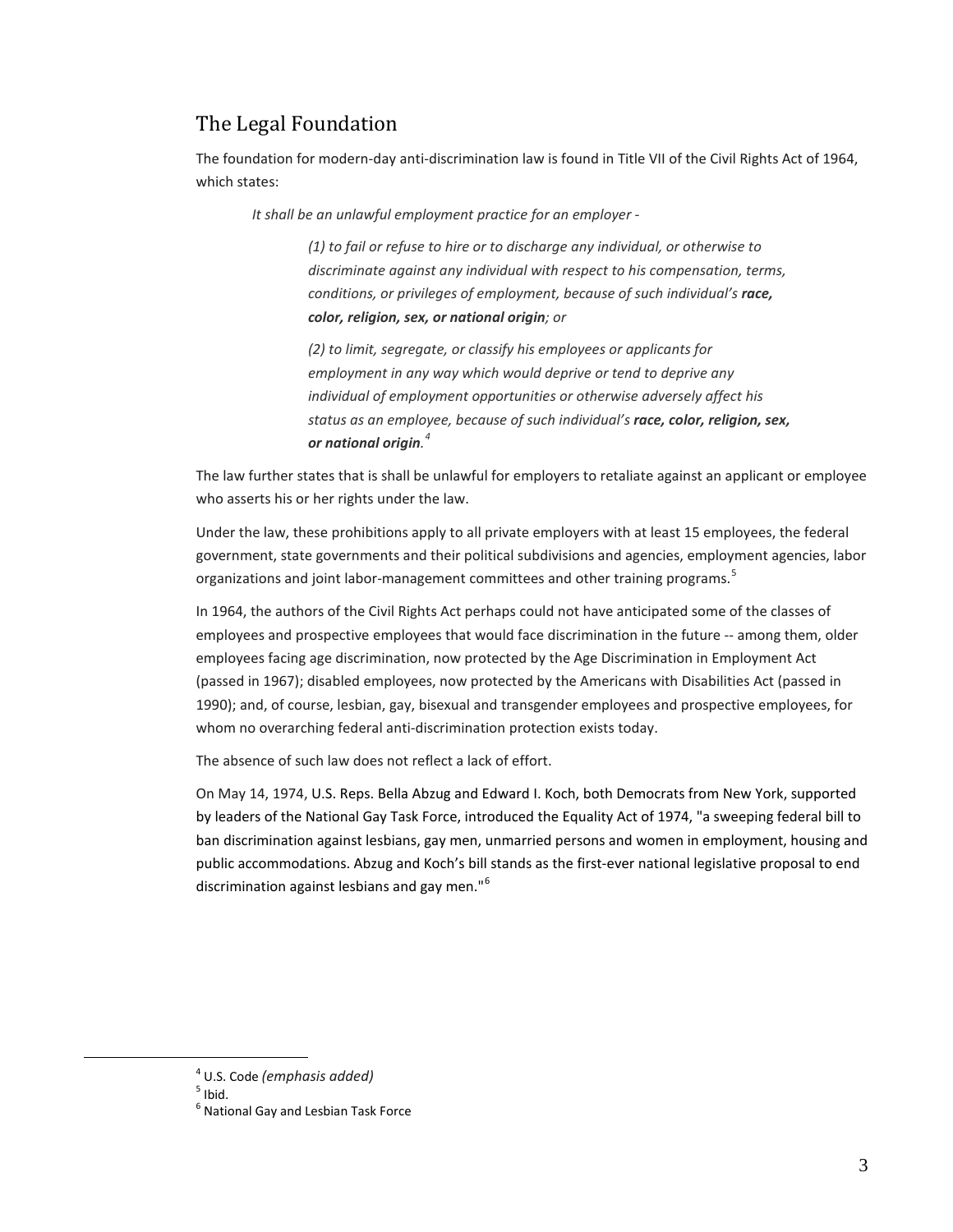Proponents of the day thought the timing was right: the preceding decade had seen not only passage of the landmark civil rights legislation, but also of the Equal Rights Amendment banning discrimination on account of sex. What proponents did not anticipate, however, was the persistent and well-organized resistance to the LGBT community, and the AIDS epidemic, which diverted attention and resources away from anti-discrimination efforts.

Today, the hope for federal LGBT anti-discrimination protection rests on ENDA -- the Employment Non-Discrimination Act -- which would provide basic protections against workplace discrimination on the basis of sexual orientation or gender identity. ENDA has been introduced in virtually every Congress since 1994,<sup>[7](#page-3-0)</sup> though through the years the language has evolved to be more inclusive (gender identity protections were not added until 2007, for instance). The Act was introduced in the 112th Congress in April 2013.

## **What ENDA Does**

- Extends federal employment discrimination protections currently provided based on race, religion, gender, national origin, age and disability to sexual orientation and gender identity.
- Prohibits employers, employment agencies, and labor unions from using an individual's sexual orientation or gender identity as the basis for employment decisions, such as hiring, firing, promotion, or compensation.
- Prohibits covered entities from subjecting an individual to different standards or treatment based on that individual's actual or perceived sexual orientation or gender identity or discriminating against an individual based on the sexual orientation or gender identity of those with whom the individual associates.
- **Provides for the same procedures, and similar, but somewhat more limited, remedies as are** permitted under Title VII of the Civil Rights Act of 1964 and the Americans with Disabilities Act.
- **Applies to Congress and the federal government, as well as employees of state and local** governments.

#### **What ENDA Does Not Do**

- Cover small businesses with fewer than 15 employees.
- **•** Apply to religious organizations. Any religious entity exempt from Title VII's prohibition on religious discrimination will continue to be able to exclude gay, lesbian, bisexual and transgender employees.
- Allow preferential treatment, including quotas, based on sexual orientation or gender identity.
- Allow for a "disparate impact" claim available under Title VII of the Civil Rights Act of 1964. Therefore, an employer is not required to justify a neutral practice that may have a statistically disparate impact on sexual orientation or gender identity.
- Allow the Equal Employment Opportunity Commission (EEOC) to compel employers to collect statistics on sexual orientation or gender identity.
- Apply retroactively.

<span id="page-3-0"></span> $\overline{a}$ 

 $7$  ENDA was not introduced in the 109th Congress -- 2005-2007.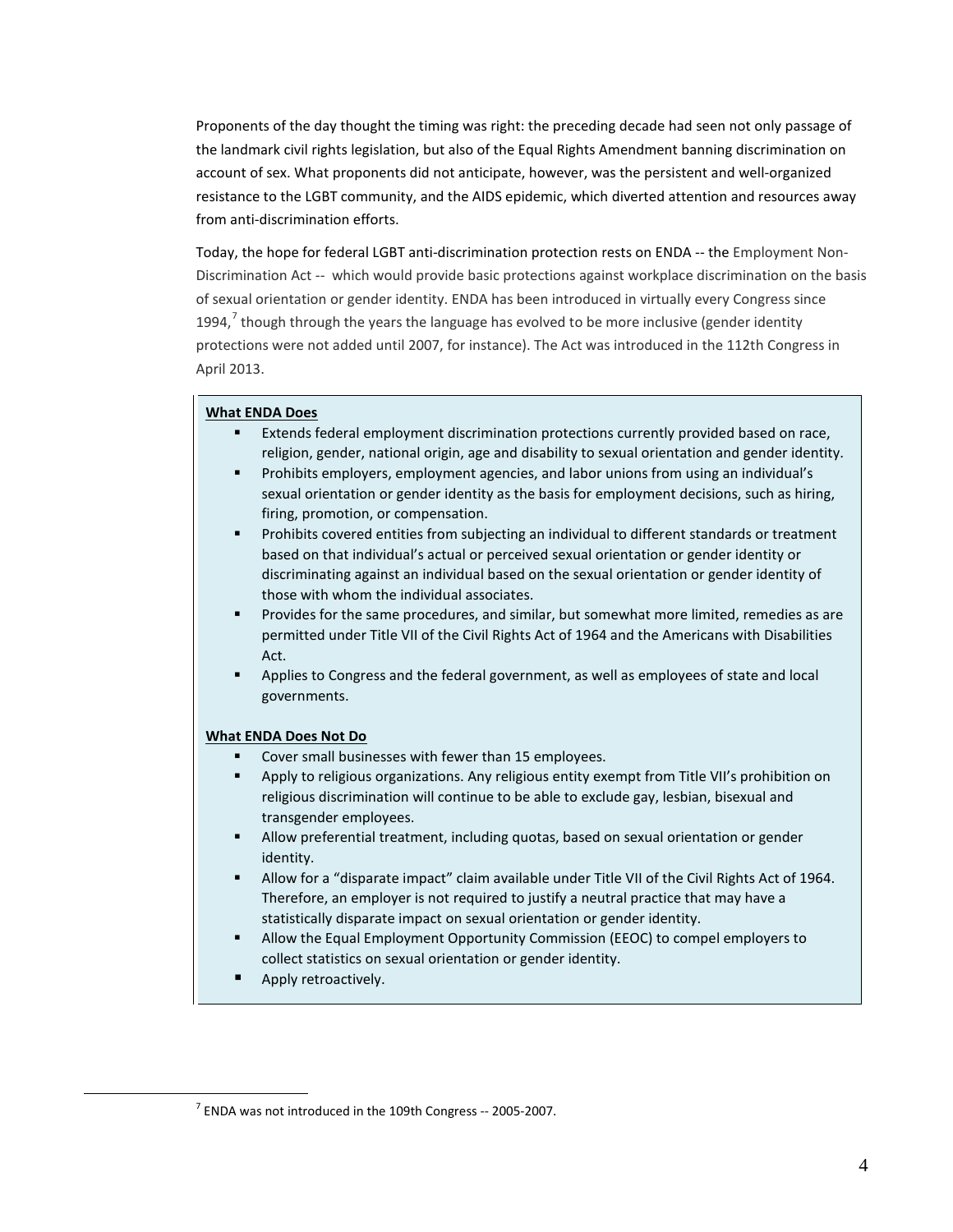Not all LGBT-supportive groups endorse all aspects of ENDA, with some expressing deep concerns about the reach of exemptions for religious organizations and their affiliates. The American Civil Liberties Union notes that the exemption as drafted would "extend beyond just houses of worship to hospitals and universities, for example, and encompassing medical personnel, billing clerks and others in jobs that are not directly involved in any religious function."<sup>[8](#page-4-0)</sup>

## STATE PROTECTIONS

In the absence of federal protections, some states have adopted laws that prohibit discrimination against employees and prospective employees based on sexual orientation and/or gender identity. But these states are the exception rather than the rule.

Twenty-one states and the District of Columbia have legislation prohibiting discrimination based on sexual orientation.

Sixteen states and the District of Columbia have legislation prohibiting discrimination based on both sexual orientation and gender identity.

Florida has neither.

<span id="page-4-0"></span> $\overline{a}$ 

Since 2004, Equality Florida has introduced in the Florida Legislature and worked for passage of the Florida Competitive Workforce Act, which would add sexual orientation and gender identity to the state's anti-discrimination statutes. In 2013, the bill was introduced with the support of Rep. Reggie Fullwood, D-Duval County (District 13); however, it died in the Civil Justice subcommittee.

## LOCAL ANTI-DISCRIMINATION LAWS AND EFFORTS

In recent years, 26 Florida cities and counties have passed ordinances prohibiting discrimination in employment and other areas based on sexual orientation and/or gender identity. Among those are:

Leon County (Tallahassee) Hillsborough County (Tampa) Pinellas County (St. Petersburg) Monroe County (Key West) Miami/Dade County Broward County (Fort Lauderdale) Palm Beach County (West Palm Beach) Orange County (Orlando) Volusia County (Daytona Beach) The City of Gainesville

The 2012 Municipal Equality Index compiled for the Human Rights Campaign rates Jacksonville 15 out of a possible 100 for its laws, policies and practices impacting the LGBT community. Jacksonville received

<sup>&</sup>lt;sup>8</sup> The New York Times, Beyond Basketball and Bigotry, May 10, 2103.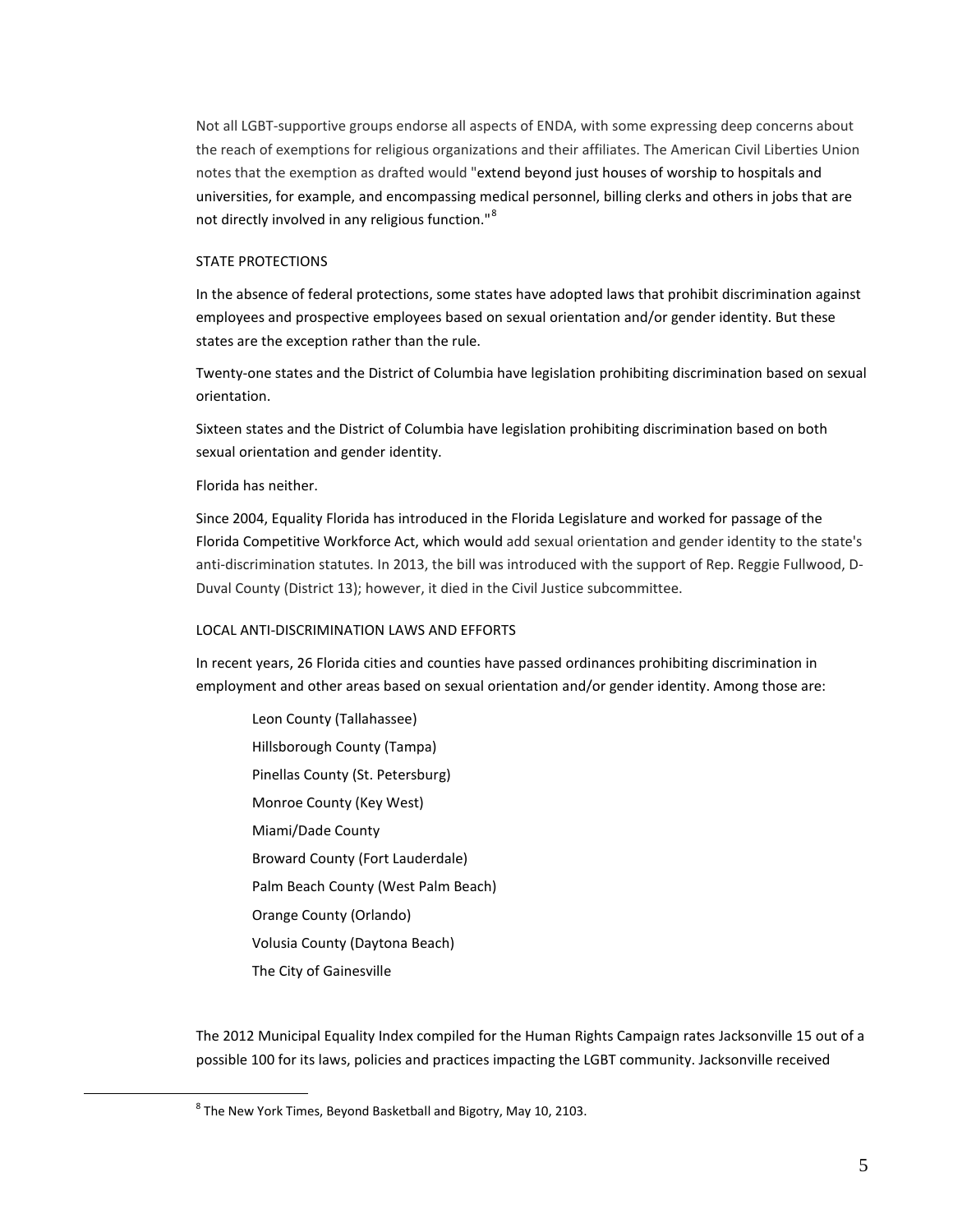points for having a Human Rights Commission, for having a school system with anti-bullying policies, and for having local pro-equality efforts.

Florida communities and their rankings included:

| Orlando         | 77 |
|-----------------|----|
| Miami           | 72 |
| Tampa           | 66 |
| Fort Lauderdale | 62 |
| St. Petersburg  | 46 |
| Tallahassee     | 46 |
| Jacksonville    | 15 |

Advocates in Jacksonville have attempted to amend the city's Human Rights Ordinance to include protections from discrimination based on sexual orientation and gender identity. The most recent effort was in 2012, when a broad alliance of community leaders supported the measure. Jacksonville City Council, however, quickly struck the gender identity protections from the proposed legislation and ultimately defeated the entire measure 10-9.

In anticipation of reintroduction of the proposed amendment, advocates have created a Straight Ally campaign, featuring testimonials by straight community leaders in support of the FRO amendment. To date, participants include the CEO of Florida Blue, the state's largest health plan; Nancy Hogshead Makar, a three-time Olympic swimmer; and Rachel Vitti, wife of the Duval County School Superintendent.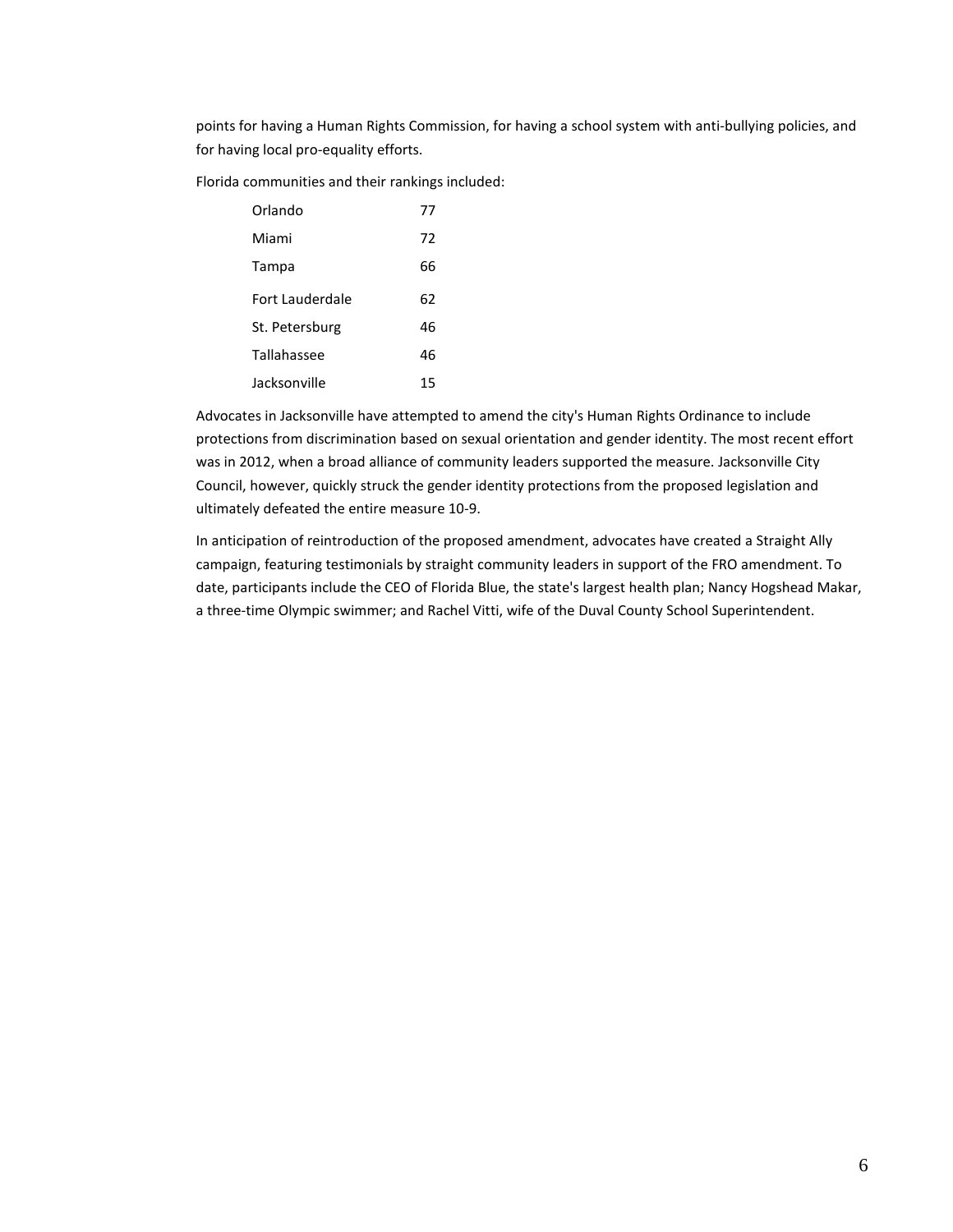# Workplace Discrimination

In the absence of legal protections, discrimination can flourish. And that discrimination can be two-fold - impacting an individual's ability to get a job, retain and thrive in a job; or impacting an individual's access to worker and family benefits.

## DISCRIMINATION AND ACCESS TO OPPORTUNITIES

Based on national research into the workplace experiences of LGBT individuals, anti-LGBT discrimination occurs with significant frequency.

Since 2007, the Williams Institute at the University of California School of Law, <sup>[9](#page-6-0)</sup> has surveyed LGBT workers about their workplace experiences, examined the surveys of other national organizations, and analyzed findings by courts and legal scholars, by federal, state and local governments and administrative agencies.

In a summary report released in July 2011<sup>10</sup>, the Institute reported on the results of a national probability survey representative of the U.S. population, which found that:

- Of all lesbian, gay or bisexual respondents, 27% had experienced at least one form of sexual orientationbased discrimination during the previous five years; 7% had lost a job.
- Among lesbian, gay or bisexual people who are out at work, 38% had experienced discrimination during the previous five years.

Transgender respondents reported much higher rates of discrimination:

- 78% reported experiencing at least one form of harassment or mistreatment at work because of their gender identity;
- 47% had been discriminated against in hiring, promotion, or job retention.

Such discrimination has a negative impact on worker satisfaction, compensation and professional advancement. According to the Williams Institute:

<span id="page-6-1"></span><span id="page-6-0"></span> $\overline{a}$ 

 Twelve studies conducted over the last decade show that gay male workers are paid less on average than their heterosexual male co-workers with the same

## **DISCRIMINATION IN JACKSONVILLE**

Locally, research into discrimination experienced by LGBT individuals in greater Jacksonville has been limited. The primary study was conducted by Jacksonville Community Council Inc. in 2009 for the Jacksonville Human Rights Commission. It documented discrimination experienced by LGBT individuals in greater Jacksonville and reported that:

- 45% of respondents said they had experienced workplace discrimination because of their sexual orientation or gender identity in the previous five years.
- 17% of respondents reported they had experienced discrimination during job interviews.

 $9$  The Williams Institute is an independent research center at the University of California School of Law that focuses on sexual orientation and gender identity law and public policy.

<sup>&</sup>lt;sup>10</sup> Sears, Brad, and Mallory, Christy; *Documented Evidence of Employment Discrimination & Its Effects on LGBT People;* Williams Institute; July 2011.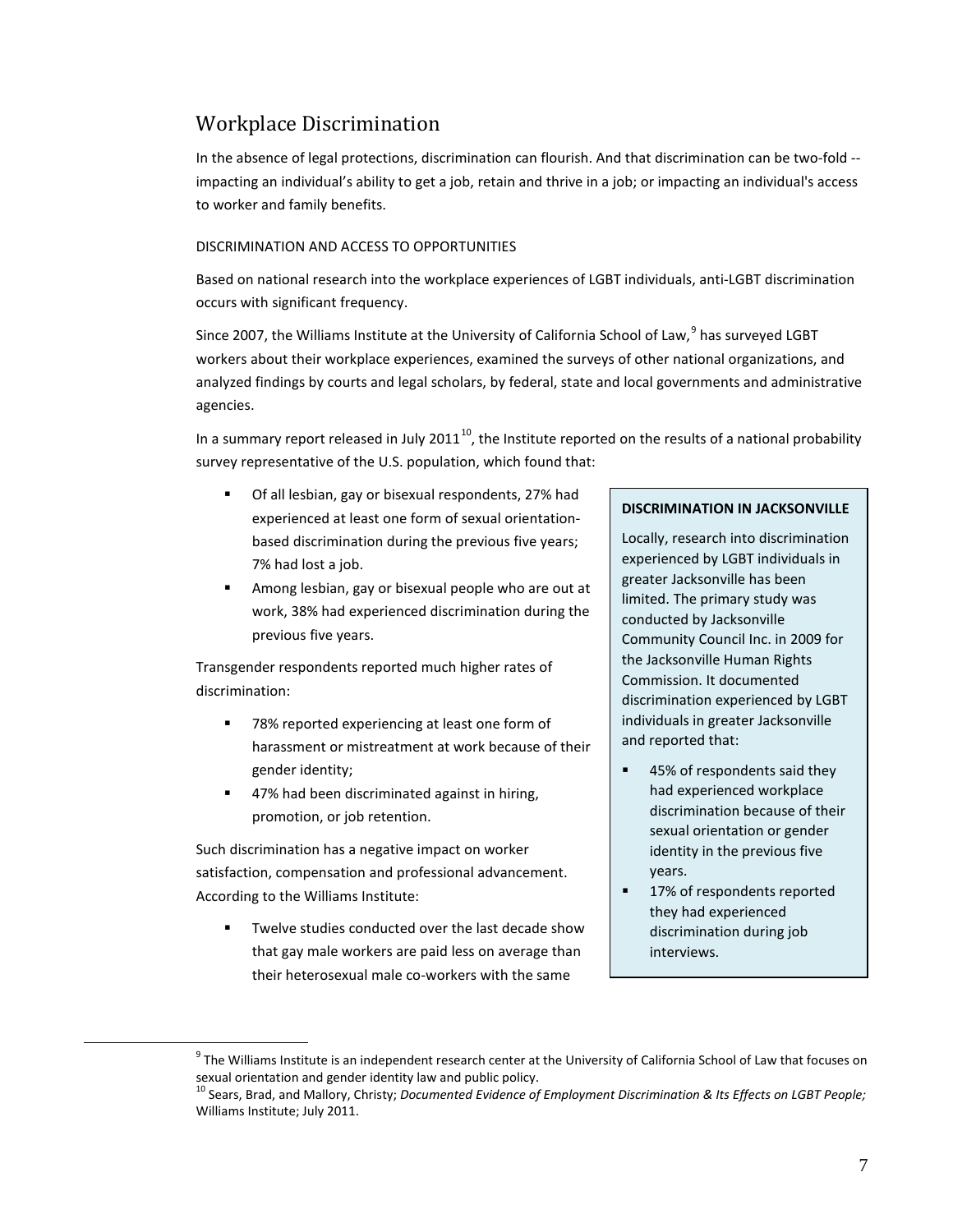productivity characteristics. The wage gap identified in these studies varies between 10%-32% of the heterosexual men's earnings.

- Census data analyses show that men in same-sex couples earn less than married men in 47 states and the District of Columbia. Women in same-sex couples generally earn the same as or more than women in opposite-sex marriages, but less than either coupled gay men or men in oppositesex marriages.
- Transgender respondents to a 2011 national survey were unemployed at twice the rate of the general population, and 15% reported a household income of under \$10,000 per year.
- The unemployment rate for transgender people of color was nearly four times the national unemployment rate.

## DISCRIMINATION AND ACCESS TO BENEFITS

Even when LGBT individuals are employed, they may find that they are denied equal access to worker and family benefits.

"When it comes to worker and family benefits, LGBT workers face a '1-2-3 punch' that hurts their families," reports Movement Advancement Project, and an independent think tank that provides research, insight and analysis to help speed equality for lesbian, gay, bisexual and transgender (LGBT) people.<sup>[11](#page-7-0)</sup>

The report cites challenges facing LGBT employees:

<span id="page-7-0"></span> $\overline{a}$ 

"First, couples have to be married, and workers must have a legal parent-child relationship with their children, in order to access most family benefits and tax relief.

"Second, most states prevent same-sex couples from marrying and/or have no mechanisms for some LGBT parents to create legal ties to the children they are raising—making it impossible for many LGBT families to qualify for family benefits."

Even when employers opt to extend family benefits to same sex couples, the partner generally must pay taxes on the value of the benefits, which are viewed as additional income, although heterosexual partners receive the benefits tax -free.

Similarly, same-sex spouses and partners are denied Social Security benefits and may be denied continuing pension benefits.

In summer 2013, the U.S. Supreme Court issued two landmark rulings that promise to improve circumstances for LGBT individuals:

The court struck down the Defense of Marriage Act (DOMA), eliminating the federal prohibition to recognizing same-sex marriage. But the court did not go so far as to endorse or encourage same sex marriage.

The court also ruled that same sex partners were eligible for federal benefits in states where same-sex marriage is legal.

<sup>&</sup>lt;sup>11</sup> A Broken Bargain: Discrimination, Fewer Benefits and More Taxes for LGBT Workers, June 2013.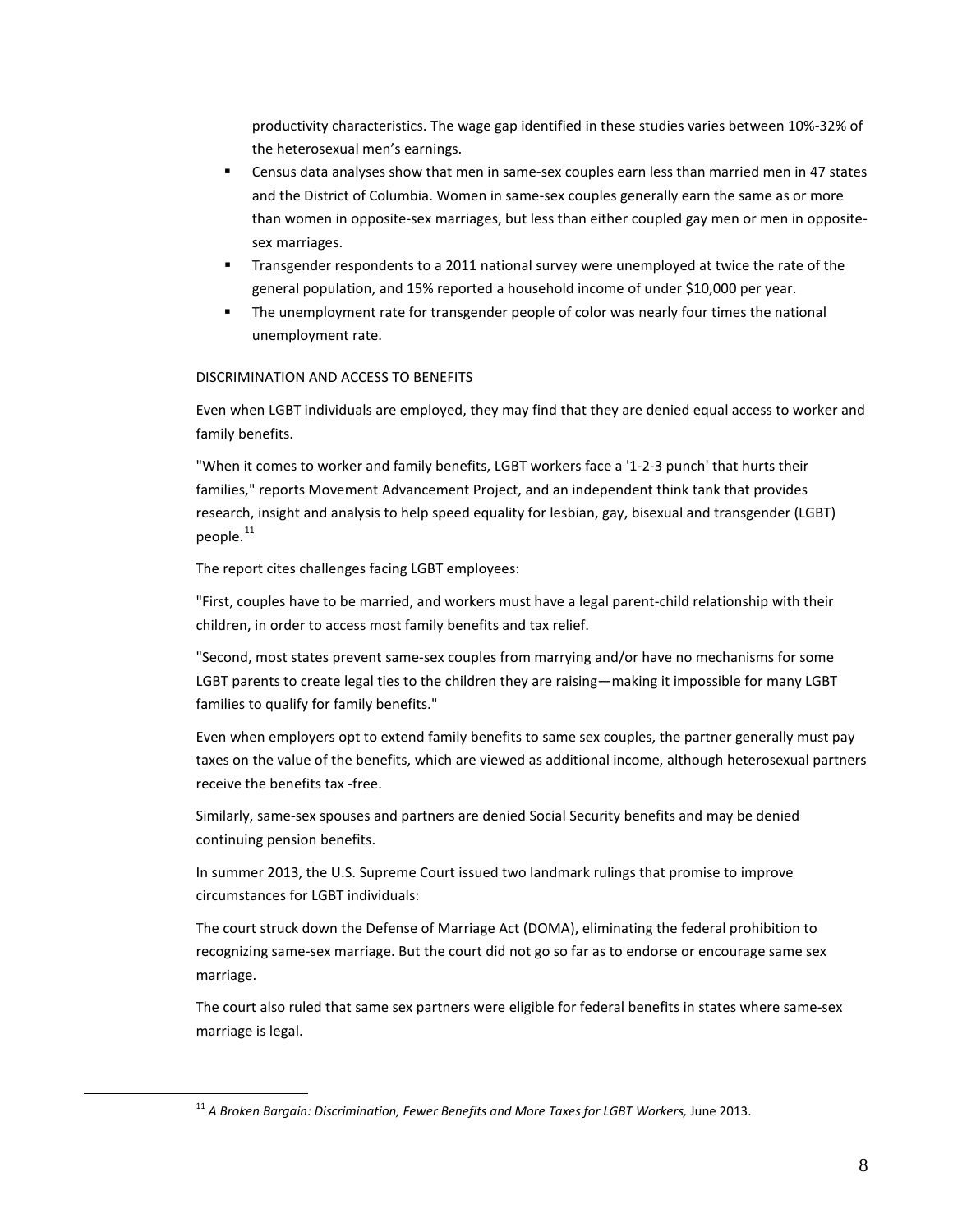# Good for Business

<span id="page-8-1"></span><span id="page-8-0"></span> $\overline{a}$ 

For at least a decade, the mantra within big business has been that "diversity is good for business." Industry voices from *Forbes* to *Business Week* to the *Journal of Accountancy* have advocated that position. In October 20[12](#page-8-0), *The Wall Street Journal*<sup>12</sup> reported:

"Sixty-three percent of firms cited 'access to top talent' as a main driver behind their diversity and inclusion initiatives, ahead of more traditional motivations like 'fair treatment' (60%) and 'public pressure' (21%), according to a new study.

"The findings, released ... by executive search firm Egon Zehnder International, indicate that companies are taking a more 'progressive' view on workplace dynamics, says Lisa Blais, co-leader of the firm's U.S. Diversity Council.

"Instead of focusing on metrics and compliance, which she calls 'old-school' approaches, firms are recognizing the bottom-line value of fostering an open work culture. While companies have

struggled to quantify the benefits of diversity, Ms. Blais says many are finding that promoting 'diversity of thought' – that is, forming teams of workers from different backgrounds – leads to better decisions, innovations and end results."

 *"The 'good for business' argument is proving an important bridge to bring folks to the issue. The world is revolving around job creation. Today, this matters."*

The majority of Fortune 500 companies (88%) have policies and practices that prohibit discrimination based on sexual orientation and gender identity $^{13}$  $^{13}$  $^{13}$  and many offer workplace supports and benefits to their LGBT employees.

Florida State Rep. Joe Saunders, D-Orlando; Sponsor of Florida Competitive Workforce Act.

Earlier this year, 278 businesses and employers (including Amazon.com, Citigroup, Intel, Marriott, Nike, Pfizer, Twitter, Viacom and the Walt Disney Company) submitted a brief to the U.S. Supreme Court stating that unequal treatment of LGBT workers and their families under federal law harms businesses by:

- "Creating complex and difficult compliance burdens by requiring businesses to treat married LGBT employees as single for federal taxes, payroll taxes, and certain workplace benefits—but as married for all other purposes in states that recognize same-sex couples.
- "Requiring employers to implement and enforce discriminatory treatment of employees in their own companies, even when doing so goes against core corporate values and basic business sense.
- " Creating an environment that makes it harder for LGBT workers to perform at their best.
- "Negatively impacting the employer's ability to compete for and hire top talent."

The companies argued in the brief: "If external forces—such as discrimination on the basis of sexual orientation in the laws of the states where we operate—block us from recruiting, hiring, and retaining the very best employees, we will be unable to achieve the success that each of us is capable of achieving with a workforce of the best and brightest employees."

<sup>&</sup>lt;sup>12</sup> Kwoh, Leslie, Access to Top Talent Drives Businesses' Diversity Efforts, The Wall Street Journal, October 25, 2012.<br><sup>13</sup> A Broken Bargain: Discrimination, Fewer Benefits and More Taxes for LGBT Workers, June 2013.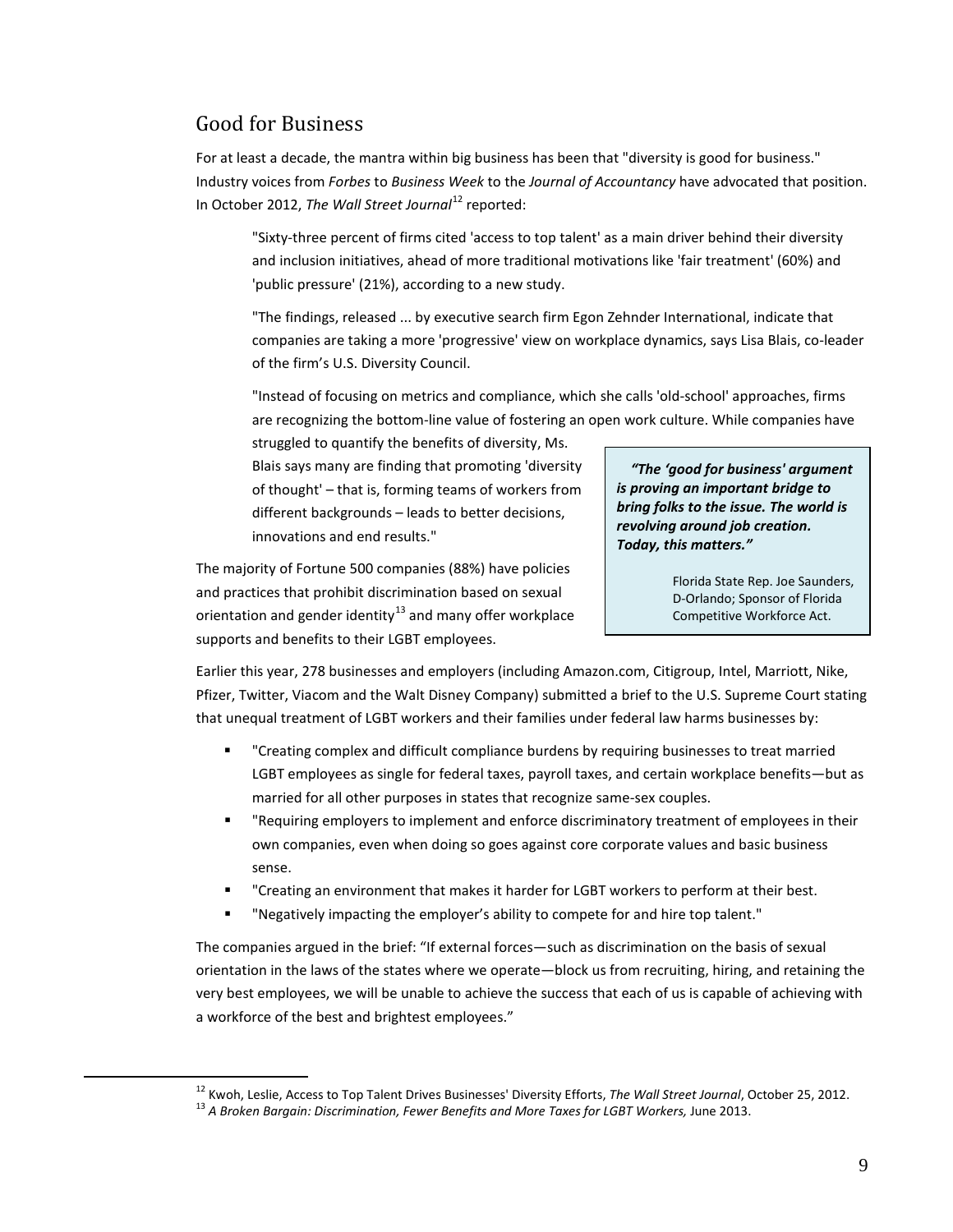#### FLORIDA BUSINESSES RESPOND

In Florida, group of businesses have formed Equality Means Business with the intent of improving Florida's reputation as "as welcoming and inclusive place to live, work and visit." The group is comprised of major employers in Florida that have adopted comprehensive non-discrimination polices and have demonstrated their commitment to valuing and pro-actively including all employees.

Susan Arko, assistant vice president of customer service operations for Jacksonville-based CSX, serves on the advisory board and Jacksonville-based Florida Blue is a member.

 *"We are recruiting faculty members from across the world. A certain percentage of them are going to be gay. We care about the talents – that's what we care about... Any restriction on your talent pool is insane to me, just totally insane....*

 *"Management is about selecting among options. A more diverse group presents you with more options from which to choose."*

> John Delaney President, University of

In several Florida communities, chambers of commerce focusing on GLBT businesses have formed. The Tampa Bay Gay & Lesbian Chamber of Commerce is more than 20 years old. The Metropolitan Business Association of Orlando, formed in 1992, now has 250 members. GLBX, a council of the Greater Fort Lauderdale Chamber of Commerce, has 150 members.

# Jacksonville's Business Community

Jacksonville's business community is, in many respects, supportive of the LGBT community and LGBT employees.

Jacksonville is home to major offices of many large national companies such as Wells Fargo and CITI that are highly rated for their LGBT inclusiveness.<sup>[14](#page-9-0)</sup>

Jacksonville is the headquarters for five companies that are included in the national Corporate Equality Index<sup>[15](#page-9-1)</sup>. While three of those companies received relatively low scores, all have policies that prohibit discrimination based on sexual orientation and four of the five have policies that prohibit discrimination based on gender identity.

| Blue Cross Blue Shield (Florida Blue)         | Rating 100 |
|-----------------------------------------------|------------|
| C <sub>S</sub> X                              | Rating 85  |
| <b>Fidelity National Financial</b>            | Rating 30* |
| <b>Fidelity National Information Services</b> | Rating 15* |
| Winn Dixie                                    | Rating 15* |
|                                               |            |

\**Company did not respond to survey request; rating based on publicly available data*

The First Coast Diversity Council is an independent entity that brings together the region's businesses to foster a business environment that values and effectively supports diversity and inclusion. Thirty

<span id="page-9-1"></span><span id="page-9-0"></span> $\overline{a}$ 

<sup>&</sup>lt;sup>14</sup> Each received a score of 100 on the 2013 Corporate Equality Index.<br><sup>15</sup> The Corporate Equality Index has been prepared by the Human Rights Campaign Foundation annually since 2002. It ranks all Fortune 1000 companies and any private, for-profit company with 500 or more full-time employees in the U.S. that wishes to participate. Fortune 1000 companies that do not respond to the annual survey are rated based on publicly available data.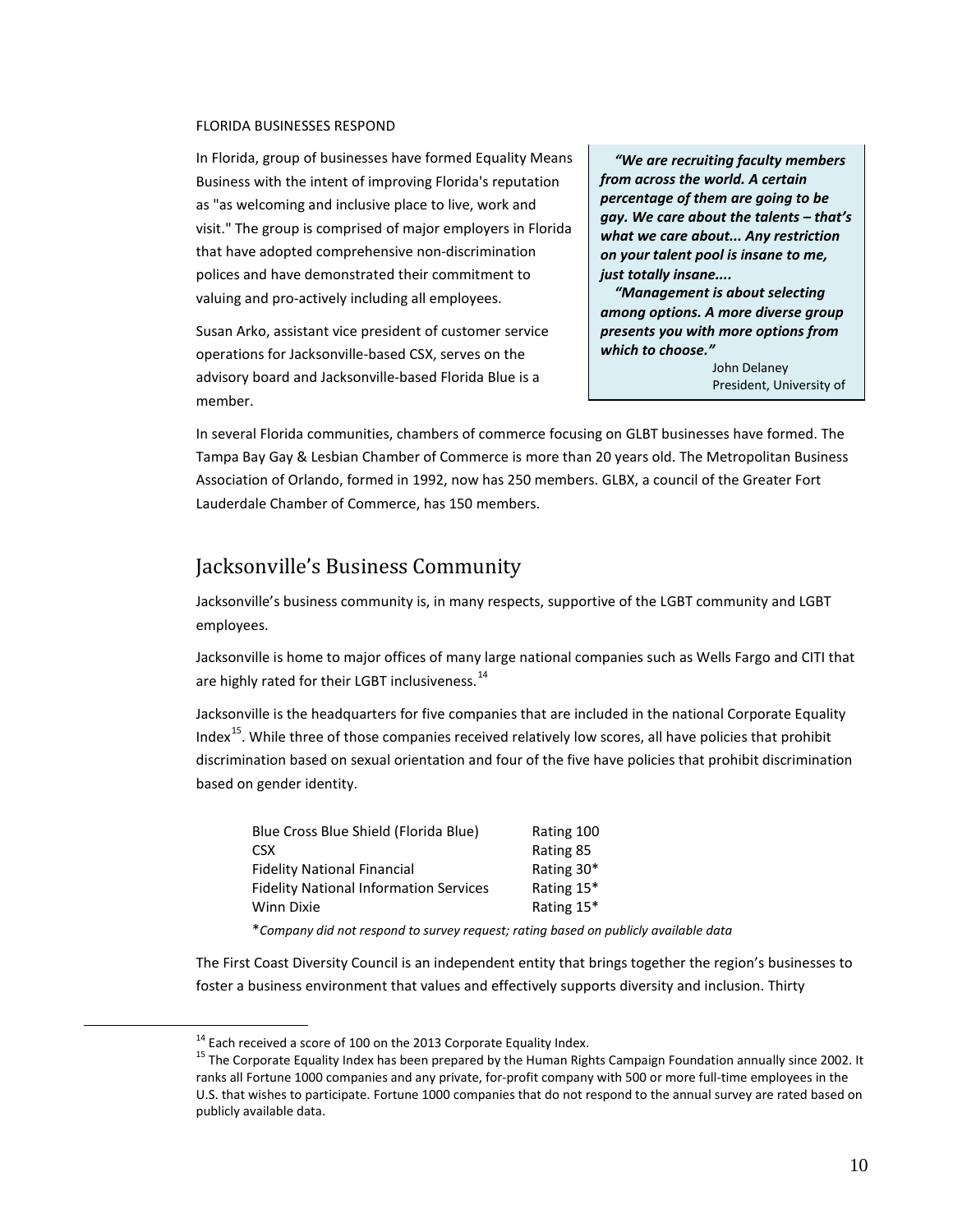Jacksonville businesses are members today, with JEA, CSX, Community First Credit Union, UFHealth (Shands Jacksonville) and Deutsche Bank serving as sponsors.

Under the umbrella of the Diversity Council resides the Northeast Florida LGBT Corporate Roundtable.

The roundtable grew out of a Coming Out Day breakfast in 2007 and formally became an affinity group of the Diversity Council in 2010. The Roundtable "is dedicated to the advancement and awareness of Florida LGBT equality in the workplace," through education and outreach, mentoring, advocacy and special events.

Currently, a dozen major public companies are members of the Roundtable, as well as the Jacksonville Electric Authority, the University of North Florida and several nonprofits.

A recent survey of Roundtable members indicated that most, but not all, had policies protecting the rights of individuals based on sexual orientation and gender identity.

# The Opportunity and Challenge for Philanthropy

As philanthropic leaders think about impacting the workplace environment for LGBT individuals, it is wise to be aware of the limited points of entry. Absent any legal mandate, employers are not required to embrace LGBT employees in the workplace. Many employers see the workplace as private space and are not always welcoming of outside initiatives.

The greatest opportunities for philanthropy likely lie in efforts to shape the local business climate and the laws that govern local businesses. Public awareness and education are key. Frequently, community influentials and opinion leaders have limited understanding of the legal challenges that confront LGBT individuals, particularly on issues of gender identity and expression. Influential organizations such as the Jacksonville Chamber, the Civic Council, Leadership Jacksonville, JCCI and other civic groups can play a leading role by ensuring that their members are well-informed and willing to share their knowledge with others.

Specific opportunities for philanthropy include:

- Supporting efforts to pass amendments to the Human Rights Ordinance that would prohibit discrimination based on sexual orientation or gender identity in Duval County. Jacksonville Community Council Inc., in its recently released JAX 2025 visioning report, advocates for "a community-wide adoption of comprehensive anti-discrimination policies that protect all citizens of Jacksonville, regardless of sexual orientation and gender identity/expression." While philanthropy must operate within the legal limits on influencing specific legislation, it can freely support community education and awareness efforts, and efforts to educate lawmakers on the issues.
- Supporting efforts to pass the Florida Competitive Workplace Act. Again, while philanthropy must be mindful of limits on lobbying, it can freely support education efforts and it can support the organizations that work on behalf of this effort in Tallahassee.